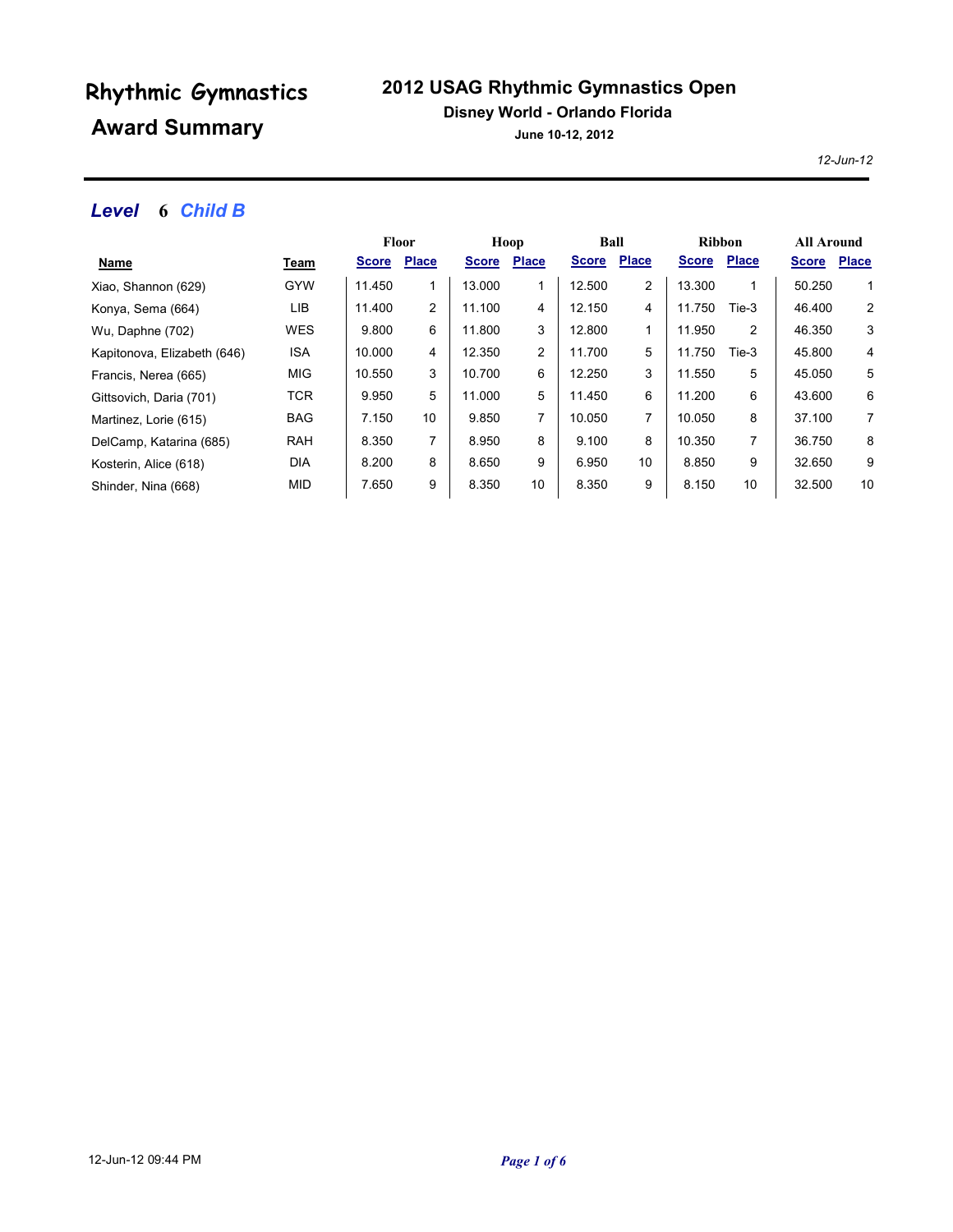### **2012 USAG Rhythmic Gymnastics Open**

#### **Disney World - Orlando Florida**

**June 10-12, 2012**

*12-Jun-12*

### *Level* **6** *Child C Age 10 - 2002*

|                             |            | Floor              |                | Hoop          |                    | Ball        |                   | <b>Ribbon</b> |                | <b>All Around</b> |                |
|-----------------------------|------------|--------------------|----------------|---------------|--------------------|-------------|-------------------|---------------|----------------|-------------------|----------------|
| Name                        | Team       | <b>Score Place</b> |                |               | <b>Score Place</b> | Score Place |                   | <b>Score</b>  | Place          | <b>Score</b>      | <b>Place</b>   |
| Bonanti, Hayley (630)       | <b>GYW</b> | 12.050             | 3              | 13.100        | 3                  | 12.500      | 4                 | 13.800        | 1              | 51.450            | 1              |
| Wang, Amanda (686)          | <b>RHD</b> | 12.550             | $\overline{c}$ | 12.750        | 5                  | 13.150      | $\mathbf{1}$      | 12.600        | $\overline{2}$ | 51.050            | $\overline{c}$ |
| Denisova, Karrine (639)     | ILL        | 12.900             | 1              | 13.250        | 2                  | 12.700      | 2                 | 12.150        | Tie-4          | 51.000            | 3              |
| Nestcheret, Vasilisa (680)  | <b>RHA</b> | 11.650             | 5              | 13.350        | 1                  | 12.550      | 3                 | 11.650        | $\overline{7}$ | 49.200            | 4              |
| Zoftis, Claire (636)        | <b>ILR</b> | 11.700             | 4              | 12.950        | 4                  | 12.350      | 5                 | 12.150        | Tie-4          | 49.150            | 5              |
| Bonanti, Jolie (631)        | <b>GYW</b> | 11.100             | 8              | 11.000 Tie-16 |                    | 12.100      | 6                 | 12.250        | 3              | 46.450            | 6              |
| Druzhinsky, Ivanna (606)    | AVI        | 11.550             | 6              | 11.900        | Tie-8              | 11.250      | 9                 | 11.150        | 11             | 45.850            | $\overline{7}$ |
| Avila, Lily (638)           | ILL        | 11.150             | 7              | 12.150        | 6                  | 10.600      | 17                | 11.750        | 6              | 45.650            | 8              |
| Zimmer, Camille (697)       | <b>SOC</b> | 10.550             | 9              | 12.000        | 7                  | 11.200      | 10                | 11.500        | 8              | 45.250            | 9              |
| Cusnier, Giuliana (662)     | <b>LGR</b> | 10.450             | 10             | 11.650 Tie-12 |                    | 11.050      | $12 \overline{ }$ | 11.000        | 14             | 44.150            | 10             |
| Akopyan, Anna (659)         | LAL        | 10.200             | 13             | 11.650 Tie-12 |                    | 10.850      | 14                | 11.300        | Tie-9          | 44.000            | 11             |
| Waggoner, Lani (703)        | <b>WES</b> | 10.300 Tie-11      |                | 10.850        | 18                 | 11.350      | 8                 | 10.850        | 16             | 43.350            | 12             |
| Fan, Kristina (693)         | <b>RRT</b> | 10.050             | 14             | 9.750         | 22                 | 11.850      | 7                 | 11.050 Tie-12 |                | 42.700            | 13             |
| Goslee, Julia (642)         | INT        | 9.650              | 17             | 11.900        | Tie-8              | 10.950      | 13                | 9.750         | 20             | 42.250 Tie-14     |                |
| Lulonaj, Anjolie (610)      | AVI        | 9.550              | 19             | 11.400        | 15                 | 10.000      | 20                | 11.300        | Tie-9          | 42.250 Tie-14     |                |
| Chapkis, Katherine (648)    | <b>ISA</b> | 9.150              | 21             | 11.750        | 10                 | 10.450      | 18                | 10.800        | 17             | 42.150            | 16             |
| Podvorchan, Taya (650)      | <b>ISA</b> | 10.300 Tie-11      |                | 11.700        | 11                 | 10.300      | 19                | 9.600         | 21             | 41.900            | 17             |
| Plotnichenko, Varvara (628) | <b>FET</b> | 9.700              | 16             | 11.600        | 14                 | 10.700      | 15                | 9.150         | 24             | 41.150            | 18             |
| Kroger, Olivia (654)        | <b>JAG</b> | 9.600              | 18             | 9.700         | 23                 | 10.650      | 16                | 11.050 Tie-12 |                | 41.000            | 19             |
| Wang, Tiffany (687)         | <b>RHD</b> | 8.750              | 22             | 9.350         | 25                 | 11.150      | 11                | 10.700        | 18             | 39.950            | 20             |
| Katsev, Elle (608)          | AVI        | 10.000             | 15             | 11.000 Tie-16 |                    | 8.750       | 23                | 9.350         | 22             | 39.100            | 21             |
| Tchoudnovskaia, Sofia (652) | <b>ISA</b> | 9.200              | 20             | 10.500        | 20                 | 8.300       | 24                | 10.900        | 15             | 38.900            | 22             |
| Petreanu, Sophia (666)      | <b>MIG</b> | 8.200              | 23             | 10.050        | 21                 | 9.350       | 21                | 9.100         | 25             | 36.700            | 23             |
| Lopez, Aleksandra (675)     | <b>PGA</b> | 7.050              | 25             | 9.650         | 24                 | 8.850       | 22                | 9.950         | 19             | 35.500            | 24             |
| Katsev, Pamela (609)        | AVI        | 7.150              | 24             | 10.600        | 19                 | 7.750       | 25                | 9.300         | 23             | 34.800            | 25             |
|                             |            |                    |                |               |                    |             |                   |               |                |                   |                |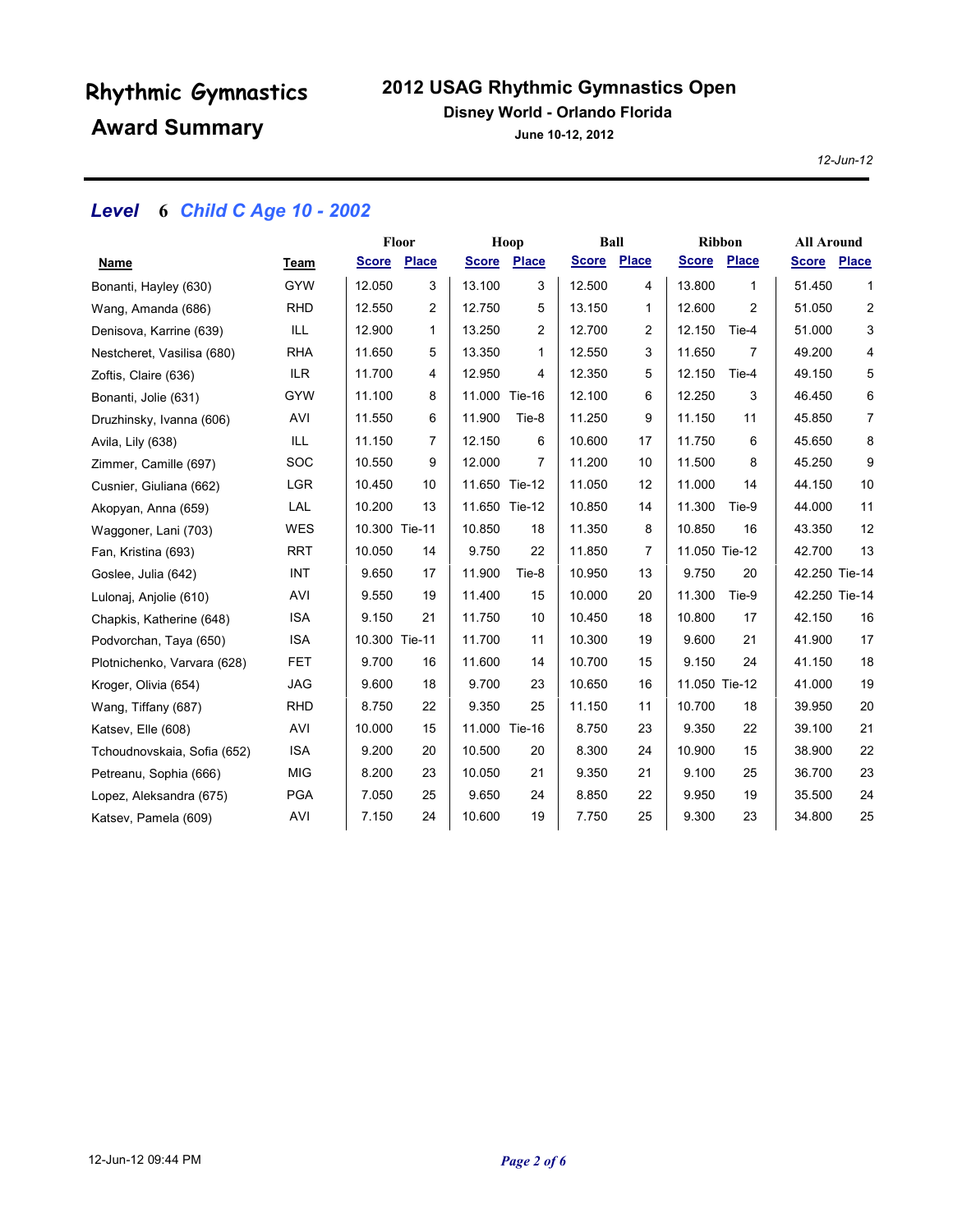### **2012 USAG Rhythmic Gymnastics Open**

#### **Disney World - Orlando Florida**

**June 10-12, 2012**

*12-Jun-12*

### *Level* **6** *Child C Age 11 - 2001*

|                            |             | Floor        |                | Hoop          |              | <b>Ball</b>  |                | <b>Ribbon</b> |                | <b>All Around</b> |                |
|----------------------------|-------------|--------------|----------------|---------------|--------------|--------------|----------------|---------------|----------------|-------------------|----------------|
| Name                       | Team        | <b>Score</b> | <b>Place</b>   | <b>Score</b>  | <b>Place</b> | <b>Score</b> | Place          | <b>Score</b>  | <b>Place</b>   | <b>Score</b>      | <b>Place</b>   |
| Shino, Rheya (671)         | <b>NESA</b> | 12.800       | 1              | 13.400        | 1            | 13.650       | $\mathbf{1}$   | 13.100        | $\overline{2}$ | 52.950            | 1              |
| Du, Connie (632)           | <b>GYW</b>  | 10.900       | 4              | 12.650        | 2            | 12.400       | 5              | 13.150        | 1              | 49.100            | 2              |
| Akopian, Ani (670)         | <b>NESA</b> | 10.500       | 8              | 12.100        | 6            | 12.950       | $\overline{c}$ | 12.200        | 4              | 47.750            | 3              |
| Hafner, Vivien (678)       | <b>RHA</b>  | 11.050       | 3              | 11.950        | 8            | 12.700       | 3              | 11.550        | Tie-6          | 47.250            | 4              |
| Xu, Karen (688)            | <b>RHD</b>  | 10.600       | 6              | 12.300        | 4            | 11.800       | 7              | 12.300        | 3              | 47.000            | 5              |
| Cridge, Marina (692)       | <b>RGI</b>  | 11.350       | $\overline{2}$ | 11.600        | 11           | 12.650       | 4              | 10.700        | 14             | 46.300            | 6              |
| Goldenstein, Alison (607)  | AVI         | 10.350       | 9              | 12.550        | 3            | 11.850       | 6              | 11.450        | 9              | 46.200            | $\overline{7}$ |
| Wang, Sarah (634)          | <b>GYW</b>  |              | 9.650 Tie-16   | 12.150        | 5            | 11.400       | 9              | 11.900        | 5              | 45.100            | 8              |
| Azimioara, Nicole (696)    | <b>SDR</b>  | 10.550       | $\overline{7}$ | 11.850        | 9            | 10.350       | 18             | 11.550        | Tie-6          | 44.300            | 9              |
| Cheng, Julie (698)         | <b>TAM</b>  | 9.900        | 14             | 11.150        | 14           | 11.450       | 8              | 11.050 Tie-12 |                | 43.550            | 10             |
| Whiteman, Katherina (624)  | <b>ELR</b>  | 10.800       | 5              | 11.200        | 13           | 10.500       | 15             | 10.450        | 15             | 42.950            | 11             |
| Pavlova, Elizabeth (681)   | <b>RHA</b>  |              | 9.650 Tie-16   | 12.050        | 7            | 9.600        | 22             | 11.500        | 8              | 42.800            | 12             |
| Mullori, Lydia (633)       | <b>GYW</b>  | 9.800        | 15             | 11.250        | 12           | 10.600       | 14             | 11.050 Tie-12 |                | 42.700            | 13             |
| Yapishkina, Maria (611)    | AVI         |              | 9.250 Tie-19   | 10.600        | 18           | 11.200       | 11             | 11.250        | 11             | 42.300            | 14             |
| Malakhov, Kathryn (679)    | <b>RHA</b>  |              | 9.250 Tie-19   | 11.750        | 10           | 9.700        | 21             | 11.350        | 10             | 42.050            | 15             |
| Charny, Christina (623)    | <b>DYN</b>  | 10.050       | 11             | 11.100        | 15           | 10.400       | 17             | 10.100        | 18             | 41.650            | 16             |
| Wong, Jessica (672)        | <b>NESA</b> | 9.600        | 18             | 10.550 Tie-19 |              | 10.450       | 16             | 10.000        | 21             | 40.600            | 17             |
| Calixte, Zinaida (647)     | <b>ISA</b>  | 10.000       | 12             | 9.950         | 24           | 11.300       | 10             | 8.450         | 27             | 39.700            | 18             |
| Edelchik, Taylor (640)     | ILL         | 9.150        | 22             | 10.800        | 17           | 10.100       | 19             | 9.150         | 25             | 39.200            | 19             |
| Shashkova, Alexandra (694) | <b>RMX</b>  | 10.100       | 10             | 10.250        | 22           | 8.750        | 24             | 10.050 Tie-19 |                | 39.150            | 20             |
| Voznyuk, Anna (619)        | <b>DIA</b>  | 9.200        | 21             | 9.000         | 26           | 10.700       | 13             | 10.150        | 17             | 39.050            | 21             |
| Poverin, Anastasia (651)   | <b>ISA</b>  |              | 8.050 Tie-24   | 10.550 Tie-19 |              | 10.050       | 20             | 10.200        | 16             | 38.850            | 22             |
| Swartz, Brianna (643)      | INT         | 8.450        | 23             | 10.900        | 16           | 8.250        | 25             | 9.750         | 23             | 37.350            | 23             |
| Pershyna, Mariya (649)     | <b>ISA</b>  | 7.250        | 27             | 10.000        | 23           | 11.050       | 12             | 8.700         | 26             | 37.000            | 24             |
| Lansman, Anna (613)        | AVI         | 9.950        | 13             | 8.150         | 27           | 8.800        | 23             | 9.950         | 22             | 36.850            | 25             |
| Dolgonos, Melanie (605)    | AVI         |              | 8.050 Tie-24   | 10.350        | 21           | 7.900        | 27             | 10.050 Tie-19 |                | 36.350            | 26             |
| Aisen, Naomi (637)         | ILL         | 7.900        | 26             | 9.250         | 25           | 8.100        | 26             | 9.200         | 24             | 34.450            | 27             |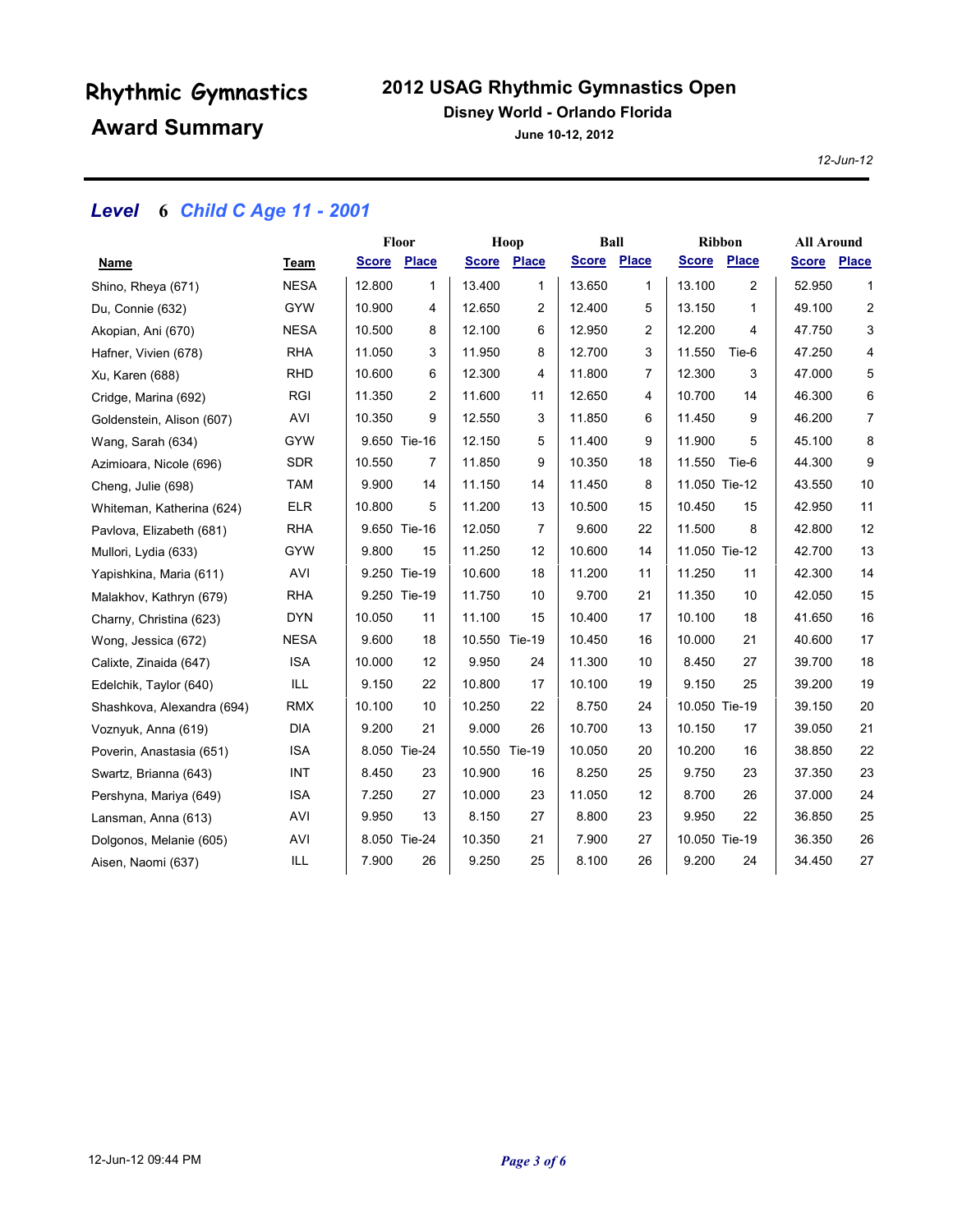### **2012 USAG Rhythmic Gymnastics Open**

#### **Disney World - Orlando Florida**

**June 10-12, 2012**

*12-Jun-12*

### *Level* **6** *Junior A Age 12 - 2000*

|                          |             | Floor         |              | Hoop         |              | <b>Ball</b>  |                | <b>Ribbon</b> |              | <b>All Around</b> |                |
|--------------------------|-------------|---------------|--------------|--------------|--------------|--------------|----------------|---------------|--------------|-------------------|----------------|
| Name                     | Team        | <b>Score</b>  | <b>Place</b> | <b>Score</b> | <b>Place</b> | <b>Score</b> | Place          | <b>Score</b>  | Place        | Score Place       |                |
| Li, Karis (626)          | <b>ELR</b>  | 10.350        | 12           | 12.550       | Tie-2        | 12.350       | 4              | 11.950        | 4            | 47.200            | $\mathbf{1}$   |
| Burdiel, Anastasia (663) | <b>LGR</b>  | 10.600        | 9            | 11.650       | Tie-7        | 12.500       | 3              | 12.050        | Tie-2        | 46.800            | $\overline{c}$ |
| Vool, Alexandra (614)    | AVI         | 10.950        | 6            | 11.400       | 12           | 12.750       | $\mathbf{1}$   | 11.500        | 6            | 46.600            | 3              |
| Chleboski, Julia (658)   | <b>JEW</b>  | 11.250        | 3            | 11.650       | Tie-7        | 12.250       | 5              | 11.350        | 9            | 46.500            | 4              |
| Sola, Valentina (667)    | <b>MIG</b>  | 11.200        | 4            | 11.550       | 11           | 11.900       | 6              | 11.400        | 8            | 46.050            | 5              |
| Wisdom, Chloe (657)      | <b>JAG</b>  | 10.750        | 7            | 13.300       | 1            | 10.450       | 9              | 11.450        | 7            | 45.950            | 6              |
| Fruitman, Hannah (612)   | AVI         | 10.500 Tie-10 |              | 12.550       | Tie-2        | 10.650       | 8              | 10.900        | 14           | 44.600            | $\overline{7}$ |
| Ng, Kristen (699)        | <b>TAM</b>  | 11.450        | 1            | 12.300       | Tie-4        | 8.950        | 17             | 11.800        | 5            | 44.500            | 8              |
| Gu, Rachel (690)         | <b>RHD</b>  | 10.500 Tie-10 |              | 11.150       | 14           | 10.050       | 12             | 12.600        | $\mathbf{1}$ | 44.300            | 9              |
| Shelton, Sophie (656)    | <b>JAG</b>  | 9.700         | 14           | 10.600       | 17           | 12.650       | $\overline{2}$ | 11.250        | 11           | 44.200            | 10             |
| Connor, Isabelle (660)   | LAL         | 11.050        | 5            | 12.000       | 6            | 8.600        | 19             | 12.050        | Tie-2        | 43.700            | 11             |
| Lipova, Alina (661)      | LAL         | 11.350        | 2            | 11.200       | 13           | 9.950        | 13             | 9.950         | 19           | 42.450            | 12             |
| Chen, Karen (689)        | <b>RHD</b>  | 9.900         | 13           | 12.300       | Tie-4        | 8.550        | 20             | 11.100        | 13           | 41.850            | 13             |
| Petkova, Viara (627)     | <b>ELR</b>  | 9.400         | 17           | 10.050       | 22           | 11.500       | 7              | 10.050        | 18           | 41.000            | 14             |
| Bijak, Claudia (641)     | ILL         | 9.600         | 15           | 11.600       | 10           | 9.400        | 14             | 9.450         | 21           | 40.050 Tie-15     |                |
| Kroger, Willow (655)     | <b>JAG</b>  | 9.000         | 21           | 10.495       | 19           | 9.350        | 15             | 11.200        | 12           | 40.050 Tie-15     |                |
| Diaz, Sara (625)         | <b>ELR</b>  | 10.700        | 8            | 10.700       | 15           |              | 7.300 Tie-24   | 11.300        | 10           | 40.000            | 17             |
| Gavronsky, Anya (673)    | <b>NESA</b> | 9.450         | 16           | 10.500       | 18           | 9.300        | 16             | 10.500        | 16           | 39.750            | 18             |
| Paladugu, Suchita (644)  | INT         | 9.300         | 19           | 10.650       | 16           | 10.300       | 11             |               | 9.300 Tie-22 | 39.550            | 19             |
| Siv, Bailee (617)        | <b>CYC</b>  | 9.350         | 18           | 9.650        | 24           | 10.350       | 10             |               | 9.300 Tie-22 | 38.650            | 20             |
| Mikhailova, Anna (674)   | <b>NESA</b> | 8.850         | 22           | 11.650       | Tie-7        | 8.750        | 18             | 9.250         | 24           | 38.500            | 21             |
| Jiang, Sherry (653)      | <b>ISA</b>  | 8.750         | 23           | 9.900        | 23           | 8.100        | 21             | 9.500         | 20           | 36.250            | 22             |
| Tolshansky, Julia (691)  | <b>RHD</b>  | 7.600         | 25           | 10.450       | 20           |              | 7.300 Tie-24   | 10.400        | 17           | 35.750            | 23             |
| Nestcheret, Polina (683) | <b>RHA</b>  | 9.200         | 20           | 7.750        | 26           | 7.450        | 23             | 10.550        | 15           | 34.950            | 24             |
| Burdin, Erica (669)      | <b>MID</b>  | 7.800         | 24           | 10.300       | 21           | 7.800        | 22             | 8.450         | 25           | 34.350            | 25             |
| Ileeva, Emiliya (620)    | <b>DIA</b>  | 6.450         | 26           | 8.950        | 25           | 6.600        | 26             | 8.000         | 26           | 30.000            | 26             |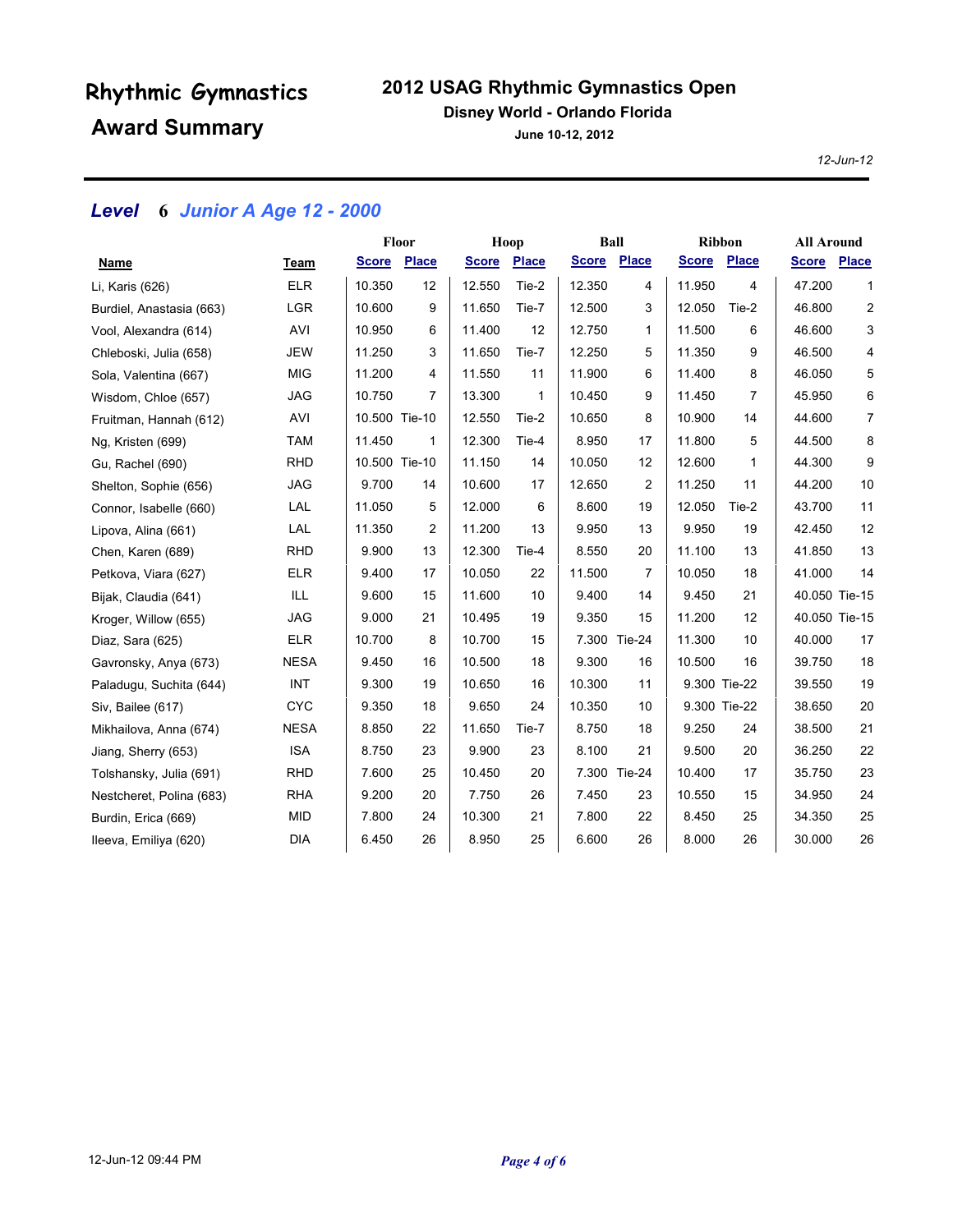### **2012 USAG Rhythmic Gymnastics Open**

#### **Disney World - Orlando Florida**

**June 10-12, 2012**

*12-Jun-12*

### *Level* **6** *Junior A Age 13 - 1999*

|                            |            | <b>Floor</b> |                | Hoop         |              | Ball         |                | <b>Ribbon</b> |              | <b>All Around</b> |              |
|----------------------------|------------|--------------|----------------|--------------|--------------|--------------|----------------|---------------|--------------|-------------------|--------------|
| Name                       | Team       | <b>Score</b> | <b>Place</b>   | <b>Score</b> | <b>Place</b> | <b>Score</b> | <b>Place</b>   | <b>Score</b>  | <b>Place</b> | <b>Score</b>      | <b>Place</b> |
| Rhoads, Sydney (700)       | <b>TAM</b> | 12.500       | 1              | 10.450       | 5            | 13.100       | 1              | 12.600        | 1            | 48.650            | 1            |
| He, Sharleen (616)         | CAP        | 11.300       | $\overline{c}$ | 11.250       | 3            | 11.800       | $\overline{2}$ | 10.450        | 5            | 44.800            | 2            |
| Christhilf, Katerina (635) | <b>GYW</b> | 10.850       | 3              | 10.400       | 6            | 11.600       | 3              | 11.300        | 3            | 44.150            | 3            |
| Iskandar, Jenna (601)      | <b>ALS</b> | 10.150       | 4              | 11.100       | 4            | 10.400       | 5              | 12.100        | 2            | 43.750            | 4            |
| Karapetyan, Angela (682)   | <b>RHA</b> | 8.450        | 8              | 11.850       | 2            | 11.450       | 4              | 9.950         | 6            | 41.700            | 5            |
| Cheng, Selina (603)        | <b>ALS</b> | 9.350        | 5              | 12.250       |              | 10.300       | 6              | 9.150         | 8            | 41.050            | 6            |
| Park, Audrey (602)         | <b>ALS</b> | 8.900        | 7              | 10.100       | 7            | 7.850        | 8              | 11.000        | 4            | 37.850            | 7            |
| Hanchard, Mathilde (695)   | <b>RMX</b> | 9.150        | 6              | 9.150        | 9            | 7.250        | 9              | 9.300         | 7            | 34.850            | 8            |
| Mu, Karen (621)            | <b>DIA</b> | 8.400        | 9              | 9.200        | 8            | 8.700        | 7              | 8.150         | 9            | 34.450            | 9            |
| Hamilton, Cortney (676)    | <b>PGA</b> | 4.500        | 10             | 8.750        | 10           | 6.800        | 10             | 6.450         | 10           | 26,500            | 10           |